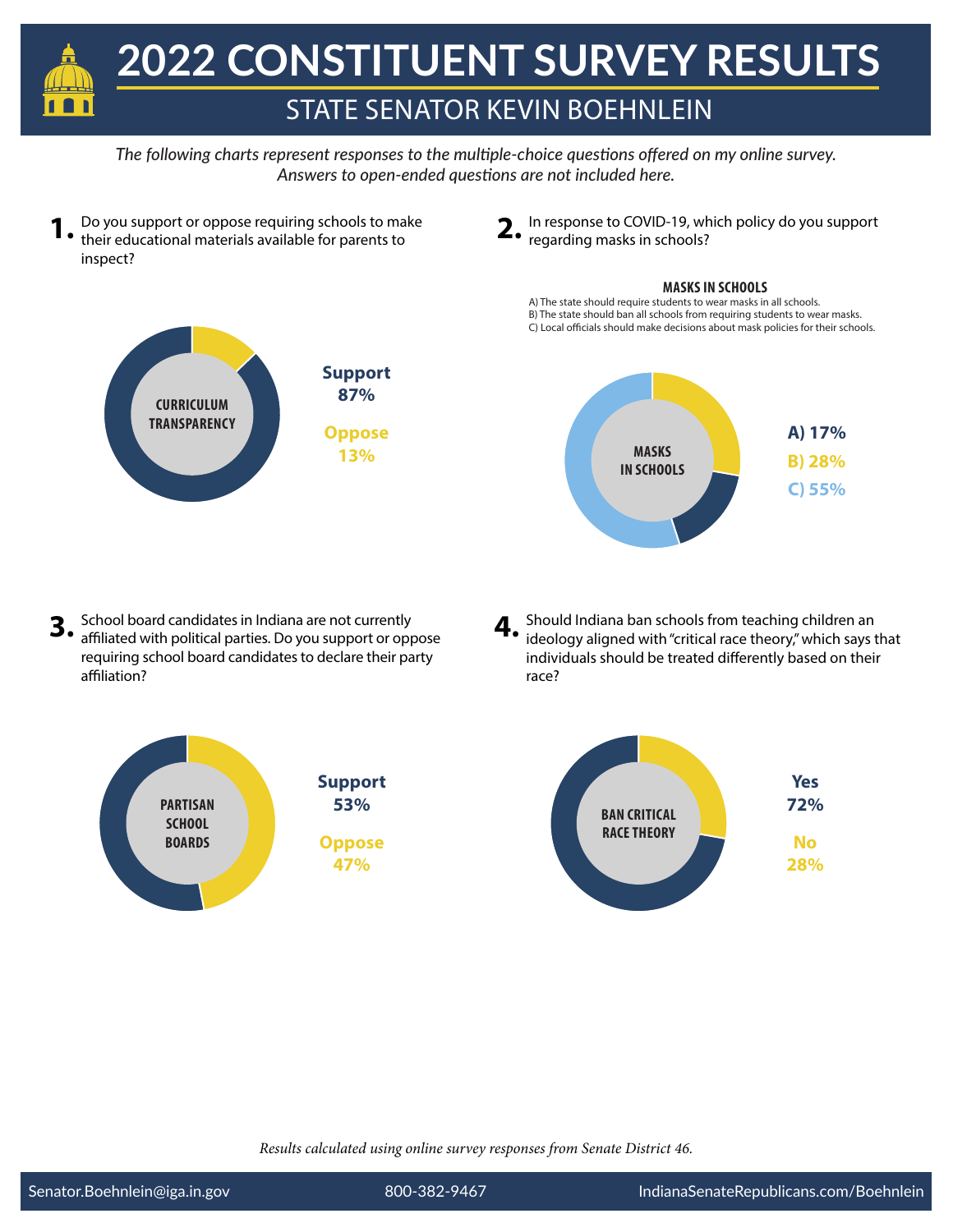

Which sentence best reflects your view on businesses requiring employees to be vaccinated against COVID-19?

### **EMPLOYEE VACCINE MANDATES**

- A) The government should ban businesses from enacting a vaccine requirement because such requirements violate personal liberty.
- B) The government should mandate businesses adopt vaccine requirements for employees because such requirements improve public health.
- C) The government should stay out of this policy and allow businesses to adopt vaccine requirements if they so choose.



**5. 6.** Some private companies are mandating their employees get the COVID-19 vaccine. Medical reasons and religious exemptions are normal provisions in getting a waiver from other vaccines. Should proof of COVID-19 antibodies from a prior infection be considered a valid medical reason to get a waiver from a mandated vaccine?



- There is a proposal to make Indiana a "constitutional carry" state where no permit is required to carry a handgun. Without permits, police cannot quickly identify whether a person is lawfully in possession of a firearm during interactions like a traffic stop. Which of the following do you support?
- **7.** Communist China is buying large areas of farmland in other states. Foreign ownership of farmland is being looked at as a national security threat because of another country being able to control production of our food supply. Should Indiana's laws block foreign ownership of agricultural land? **8.**



### **CONSTITUTIONAL CARRY**

- A) Keep in place the current requirement to get a handgun permit. B) Eliminate the handgun permit requirement, but create a database of those
- who cannot legally carry for police to use.
- C) Eliminate the handgun permit requirement, and do not create a database.

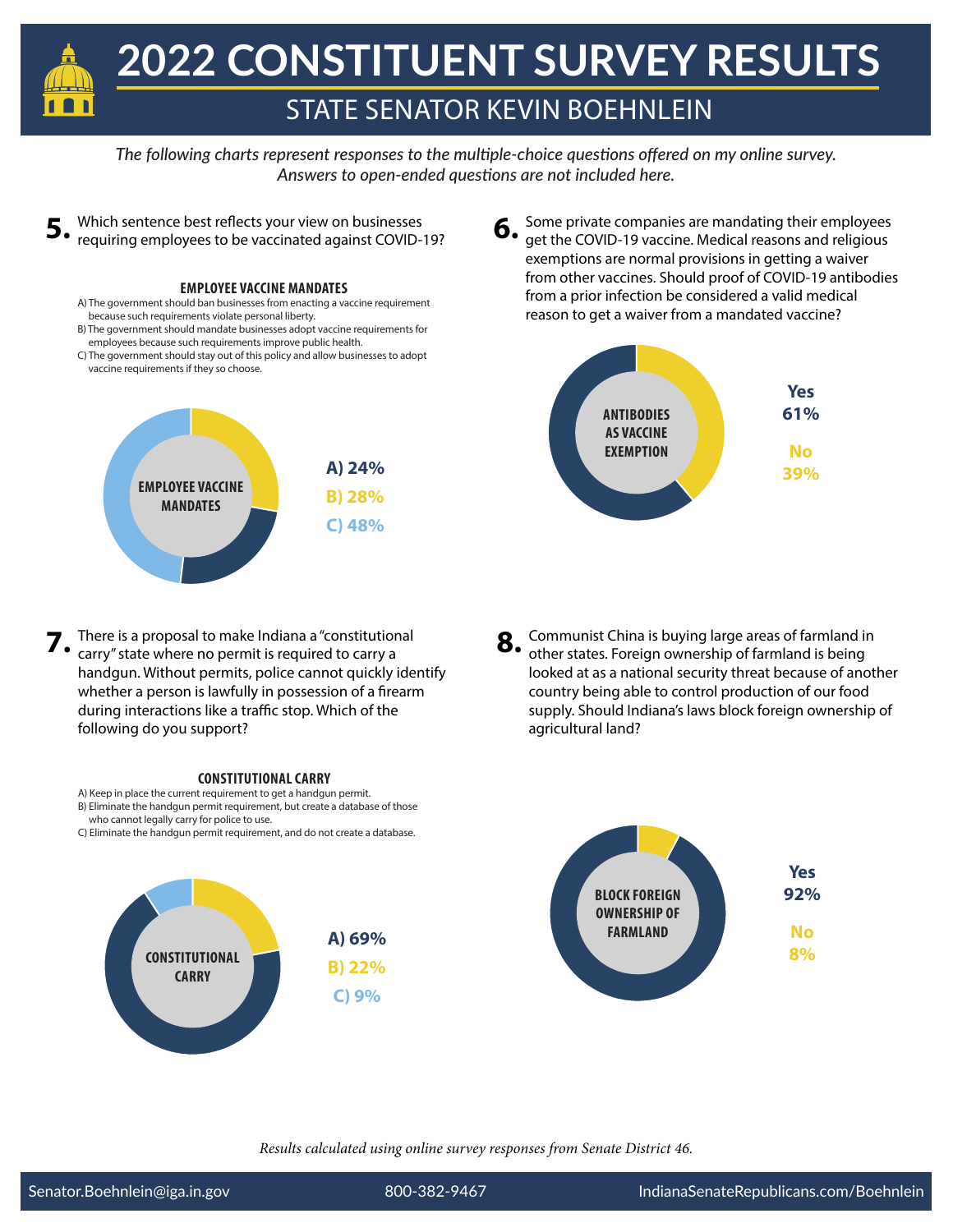



# **BROADBAND SATISFACTION**

A) Very satisfied B) Somewhat satisfied C) Unsatisfied D) Very unsatisfied E) No opinion



**11.** Which one of the following do you believe would do the most to improve Indiana's economy?

## **IMPROVE ECONOMY**

- A) Providing tax relief
- B) Reducing government spending C) Increasing funding for job training and workforce skills
- D) Cutting regulations on businesses
- E) Raising taxes to provide more revenue for the state
- F) Expanding rural broadband
- G) Raising the minimum wage
- H) Lowering energy costs



**10.** Do you think Indiana is on the **A)** right track or **B)** wrong track?



Which one of the following is the most important for me to focus on as your state senator? **12.**

## **TOP PRIORITY**

- A) Holding the line on taxes
- B) Improving education
- C) Making health care more affordable
- D) Reducing state government spending E) Expanding rural broadband
- F) Fighting crime and illegal drugs
- G) Creating and keeping jobs in Indiana
- H) Improving local roads and infrastructure